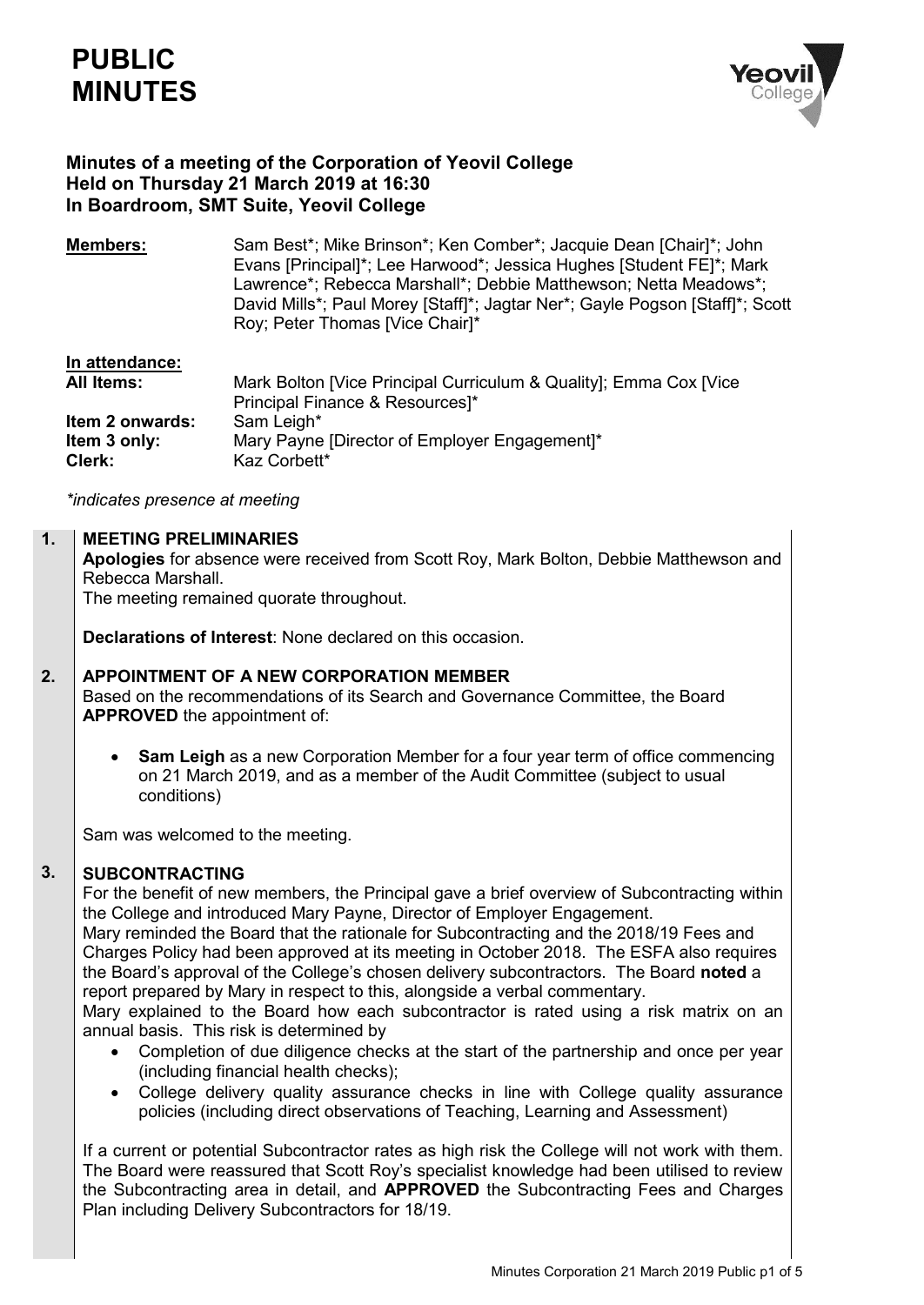#### **4. MINUTES OF THE LAST MEETING**

The Board **APPROVED** the following minutes as true and accurate records of the meeting held on:

- 24 January 2019 Public
- 24 January 2019 Confidential
- 24 January 2019 Strictly Confidential

The minutes were signed by the Chair.

### **5. MATTERS ARISING**

The Action and Query sheet was reviewed, updated and noted. The Chair asked the VP F&R for an update with regards to site security, an item which had been discussed at the Board's March meeting. The VP F&R informed the Board that Campus Safeguarding Officers (CSOs) had now been appointed to strengthen site security, and the relationship with the local Police had been strengthened. Photos of ex-learners who return onsite are circulated to staff and any sightings are reported. Students have also been trained on "Run, Hide, Tell" in tutorials. One member asked if, given the rise of knife crime in relation to County Lines, stab vests had been considered for key members of staff. The Principal and VP F&R would consider this point.

The Board had been asked at its January meeting to consider which MyConcern Reports they would like to view. The Safeguarding Lead Governor explained that the MyConcern software was able to generate a significant number of reports in various formats. The Board felt that the updates given by the Safeguarding Leads at each meeting provides an adequate overview, and the annual report a more detailed summary. The Board will review the MyConcern reporting options once the software has been in place for a full academic cycle, and the Head of Student Experience is able to make a recommendation. All other actions were either complete, included elsewhere on today's agenda or being appropriately tracked and carried forward.

### **6. CHAIR'S REPORT**

The Board **noted** the Chair's Report which included headline updates on:

## **Resignation of Debbie Matthewson**

The Chair announced that Member Debbie Matthewson had sadly resigned from her position on the Board today, due to personal reasons. Debbie remains committed to the College and hopes in time to be able to return to the Corporation. Debbie's departure also creates an opening for a HE Lead Governor. Members were asked to consider if they could accommodate this additional role, which provides an important link to the HE team at the College. Any interested members will contact the Chair/Clerk.

## **Governor Meetings**

All independent members had been invited to attend an individual meeting with either the Chair or Vice Chair over the last month. The feedback received at these meetings has been very positive, and highly supportive of the Senior Team. The meetings would be extended to incorporate the two Staff Governors. The Clerk would ensure all action points raised are completed in a timely manner.

## **AoC SW Conference**

The Chair informed the Board that 3 Governors and the Clerk had attended the recent AoC SW Regional Conference. They had enjoyed a presentation and discussion on the new Education Inspection Framework, launching in September 2019. The Principal will present on this in detail at the Board's June Strategy Day. T Levels were also covered at the Conference.

## **Search and Governance**

The Chair shared headlines from today's earlier Search & Governance Committee meeting. The most recent succession planning had detailed that Peter Thomas would move in to the role of Corporation Chair in Easter 2019. Unfortunately, due to health issues, this is not the right time for Peter to take the role on.

**Principal / VP F&R**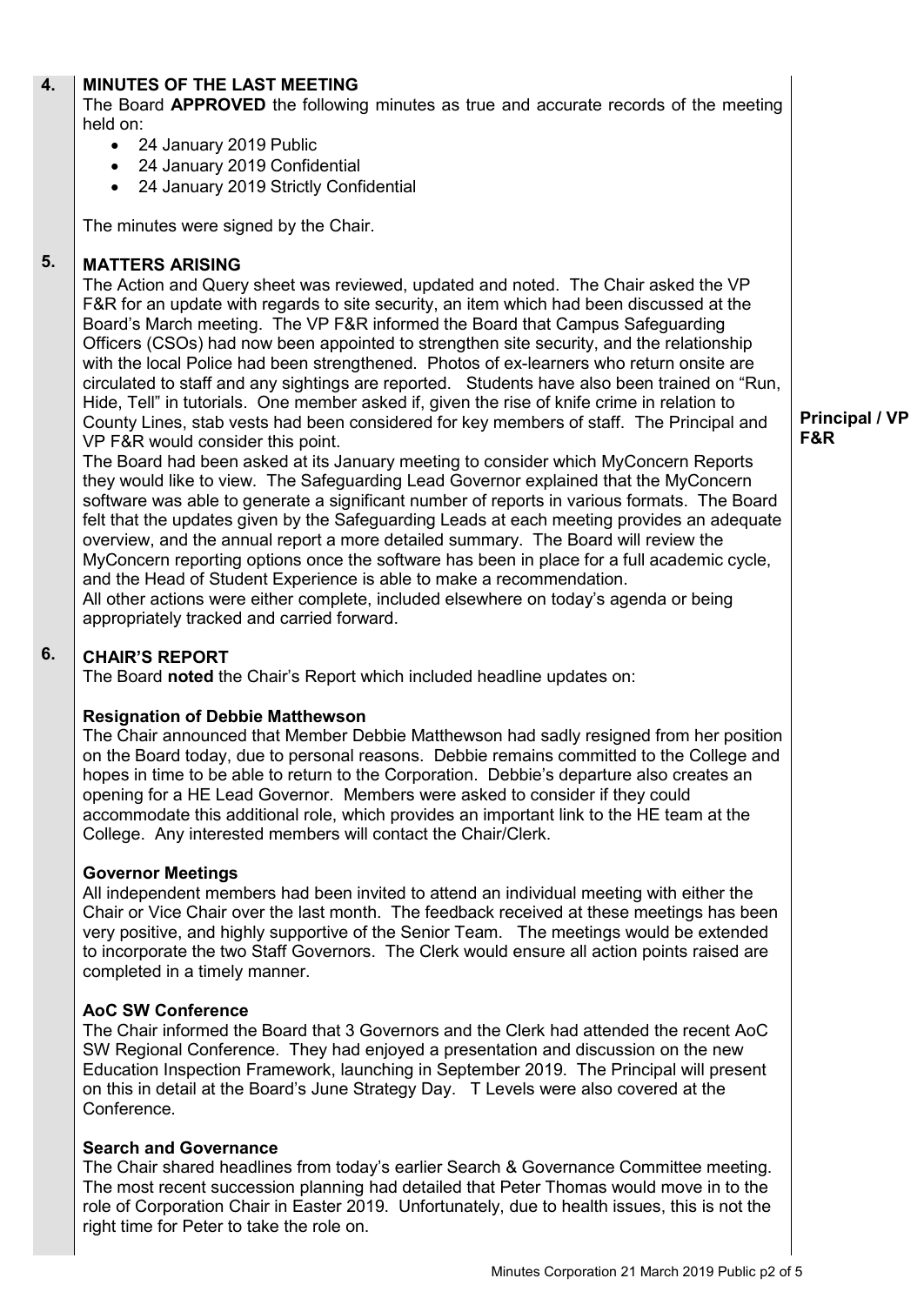The Board **APPROVED** the following recommendation:

 Jacquie Dean's term of office to be extended from December 2019 to July 2020, and to remain Chair for as long as needed within this period until Peter is able to take over.

### **7. PRINCIPAL'S REPORT**

The Corporation **noted** the Principal's Report. On this occasion there was particular emphasis upon:

- Invite from the Gatsby Foundation
- New Director of Curriculum Role
- Successful Edge Bid
- Workload Advisory Group
- Social Media update
- School visits
- 2017/2018 A level Value Added
- In Year Progress

The Chair highlighted to the Board that the Principal's invite to join the International Technical Education Study visit was an outstanding credit to the Principal's exceptional reputation within the sector. Unfortunately the dates for the trip have now changed and coincide with the Board's June Strategy Day. The Chair and Principal will discuss how best to accommodate the two occasions, and any change will be communicated by the Clerk.

The Board then noted the updated Operating Statement for 2018/19.

#### **8. IoT UPDATE**

The Principal informed the Board that for the final stage of the selection process, representatives of the SWIFT group were invited to attend an interview with the DfE. Following this the SWIFT group feels cautiously confident.

As a condition of membership, SWIFT requested a representation from each member's Governing Body; Scott Roy has kindly taken on this role. The DfE is hoped to announce its final selection in early April. If the College is successful, the Board will scrutinise the terms and any other related paperwork/process before deciding whether to proceed with the project.

### **9. FINANCIAL UPDATE**

The Board were delighted to be informed that the ESFA has lifted the College's Financial Notice of Concern. The Chair congratulated the Finance and Senior Team on this excellent achievement. The College is now in 'early intervention' so will continue to work closely with the ESFA.

The Board **noted** the January 2019 Management Accounts and related financial commentary in addition to noting a verbal update from the Vice Principal Finance and Resources. Full details of these discussions are recorded separately in a confidential set of minutes.

The Vice Principal Finance and Resources then gave an update to the Board regarding Teacher's Pensions, which are revalued every four years. Following this year's consultation, the Government has increased the determined employer contribution rate hugely by 43.6%. This equates to an increased cost of £240k to the College annually. The Government has allocated an £80 million stopgap fund to cover the first year's increase, but at this point it is unknown if any further years will be funded. The Chair highlighted that this is a huge concern for the College, and is not the first major increase to this expense. Curriculum Planning has gone well, and will inform the Budget to be approved by the Board at their June Strategy Day.

#### **10. TEACHING AND LEARNING**

The Board **noted** a Teaching and Learning update from the Chair of the Quality & Assurance Committee, alongside the minutes of its February meeting. Particular points noted included: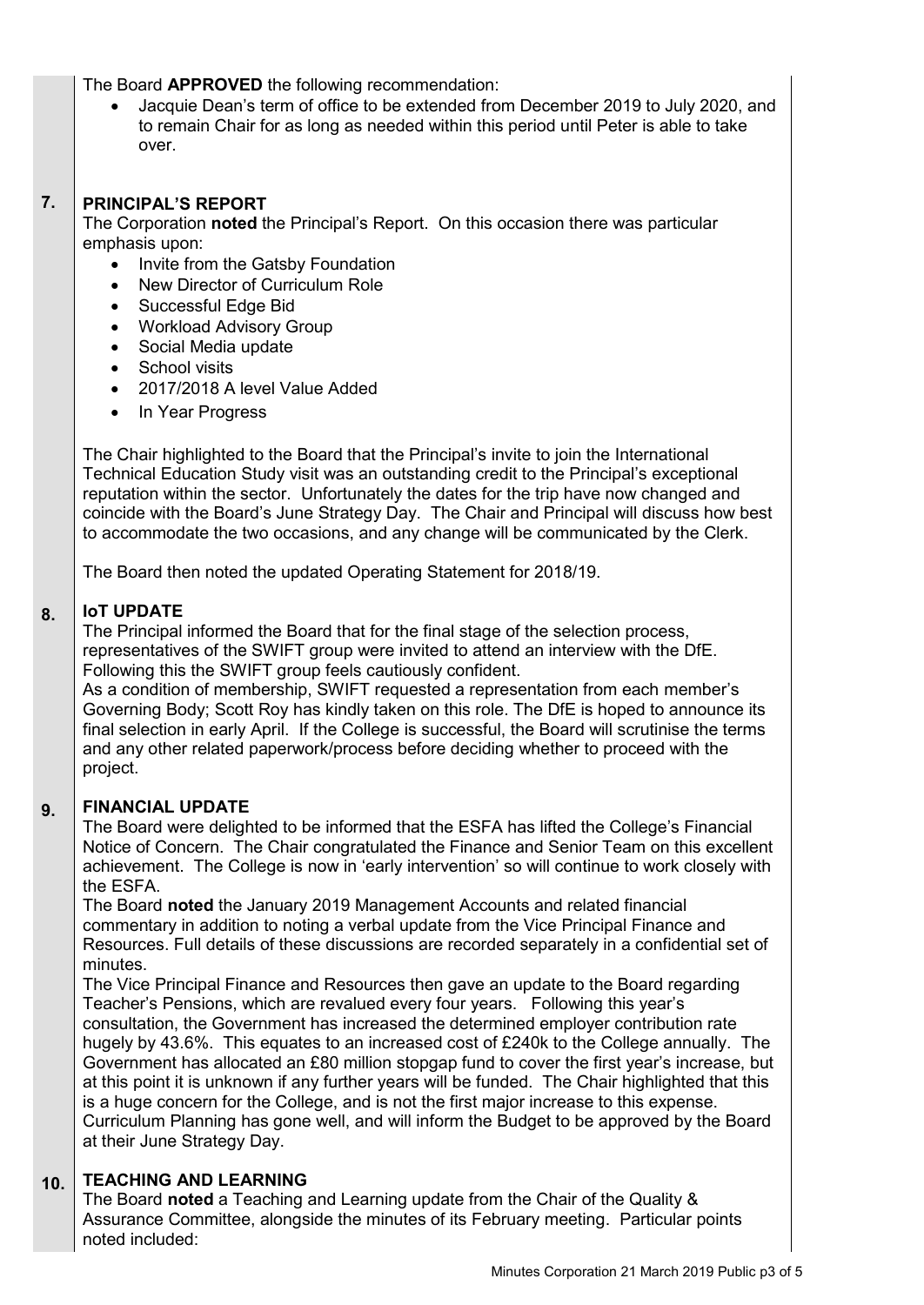- Applications are up for this point in the year, and it is hoped this will develop into more enrolments
- Two thorough CARs have been held
- Additional staff development training has been held for value added, teaching and learning and other areas. All staff will partake in at least one of these sessions.

The Principal updated the Board regarding the plan for A Level delivery in 2019/20. At present, 5 subjects continue to be provided by the Gryphon Sixth Form. Students currently on a linear A Level programme will remain at the Gryphon to ensure consistency. Where possible, all other A Levels will be delivered on site, providing quality teaching staff can be appointed. Overall the delivery partnership has worked well, however the Student Governor raised that she felt some students were displeased with the arrangement. The Principal assured the Board that Student Experience is of paramount importance, and would arrange to meet separately with the Student Governor to hear her feedback.

### **11. LEGAL, POLICY and REGULATORY MATTERS**

# **HE Admissions Regulations**

The Board **APPROVED** the updated Policy with recommendation from the HE Lead Governor and Quality and Assurance Committee.

# **Curriculum Area Review Procedure**

The Board **APPROVED** the CAR procedure.

# **Governors/Directors Annual Safeguarding Audit**

The Board **Noted** the Annual Safeguarding Audit Report, which had been reviewed in detail by the Audit Committee at its March meeting.

# **Safeguarding and Equality & Diversity (SED)**

The Board **noted** a verbal update on Safeguarding and Equality & Diversity presented by the Lead Governor Safeguarding. Particular points noted included:

- 422 concerns have been raised to date
- A Deputy has been appointed to support the Designated Safeguarding Lead, who remains under immense pressure. A new volunteer has also joined the Student Support Team, which has freed up some capacity
- The amount of Concerns raised through the MyConcern software is generating a large workload for the Safeguarding team, who have to triage each individual concern logged
- County Lines continue to impact the College
- A Safeguarding Bulletin for all staff is being created
- New Prevent training will be arriving soon, the Clerk will ensure this is completed by all Governors
- The tragic loss of one of the College's students has impacted learners and staff. Support is available for all those affected.

## **Student Voice**

The following points were raised by the Student Governor in attendance at today's meeting:

- New A Level CAM has been well received by Students
- Student Voice meetings have been positive

# **Staff Voice**

The following points were raised by the Staff Governors in attendance at today's meeting:

- Apprenticeship event had been hosted by the College at the beginning of March, and had been highly successful. 35 local Employers had showcased their businesses to 189 potential applicants and their guests.
- Various Staff & Wellbeing Events continue to be provided by the College; including Yoga, Book Club, Sports Clubs and outside events. The Chair commented on the fantastic array of activities available for Staff.